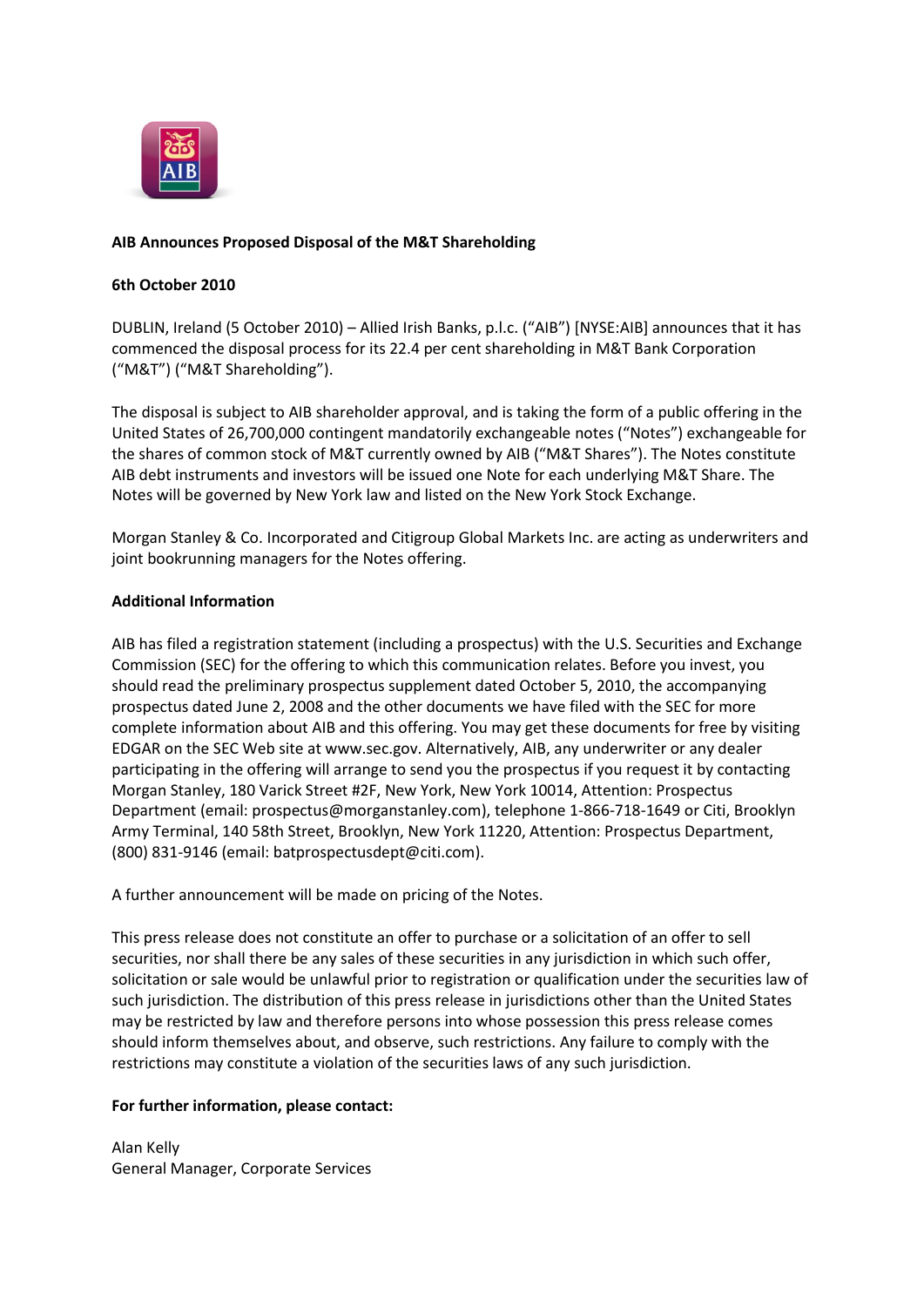AIB Group Bankcentre Ballsbridge Dublin 4 Tel: +353-1-6600311 Ext: 12162

or

Ronan Sheridan Group Press Officer AIB Group Bankcentre Ballsbridge Dublin 4 Tel: +353-1-6600311 Ext: 14651

*The contents of this announcement should not be construed as legal, business, financial, tax, investment or other professional advice.*

*Morgan Stanley & Co. Limited and AIB Corporate Finance Limited ("AIB Corporate Finance") are acting as joint financial advisers to AIB in relation to AIB's disposal of its M&T shares. In addition, Morgan Stanley & Co. Limited and Morgan Stanley & Co. International plc are acting as sponsor and corporate broker, respectively, in connection with the disposal.*

*Morgan Stanley & Co. Limited and Morgan Stanley & Co. International plc (together, "Morgan Stanley") are acting in the aforementioned capacities for AIB and no one else in connection with the disposal and will not regard any other person (whether or not a recipient of this announcement) as Morgan Stanley's client in relation to the disposal and will not be responsible to anyone other than AIB for providing the protections afforded to clients of Morgan Stanley or for providing advice in relation to the disposal or any other matter referred to in this announcement.*

*Citigroup Global Markets Inc. is acting exclusively for AIB and no one else in connection with the disposal and will not regard any other person (whether or not a recipient of this announcement) as its client in relation to the disposal and will not be responsible to anyone other than AIB for providing the protections afforded to clients of Citigroup Global Markets Inc. or for providing advice in relation to the disposal or any other matter referred to in this announcement.*

*AIB Corporate Finance is acting exclusively for AIB and no one else in connection with the disposal and will not regard any other person (whether or not a recipient of this announcement) as its client in relation to the disposal and will not be responsible to anyone other than AIB for providing the protections afforded to clients of AIB Corporate Finance or for providing advice in relation to the disposal or any other matter referred to in this announcement.*

*Apart from the responsibilities and liabilities, if any, which may be imposed on Morgan Stanley or AIB Corporate Finance by the Listing Rules, neither Morgan Stanley nor AIB Corporate Finance accepts any responsibility whatsoever and makes no representation or warranty, express or implied, for the contents of this announcement, including its accuracy, completeness or verification or for any other statement made or purported to be made by AIB, or on AIB's behalf, or by Morgan Stanley or AIB Corporate Finance, or on Morgan Stanley's or AIB Corporate Finance's behalf, in connection with AIB, the M&T Shareholding, M&T or the disposal, and nothing in this announcement is or shall be relied upon as a promise or representation in this respect, whether as to the past or future. Each of Morgan*